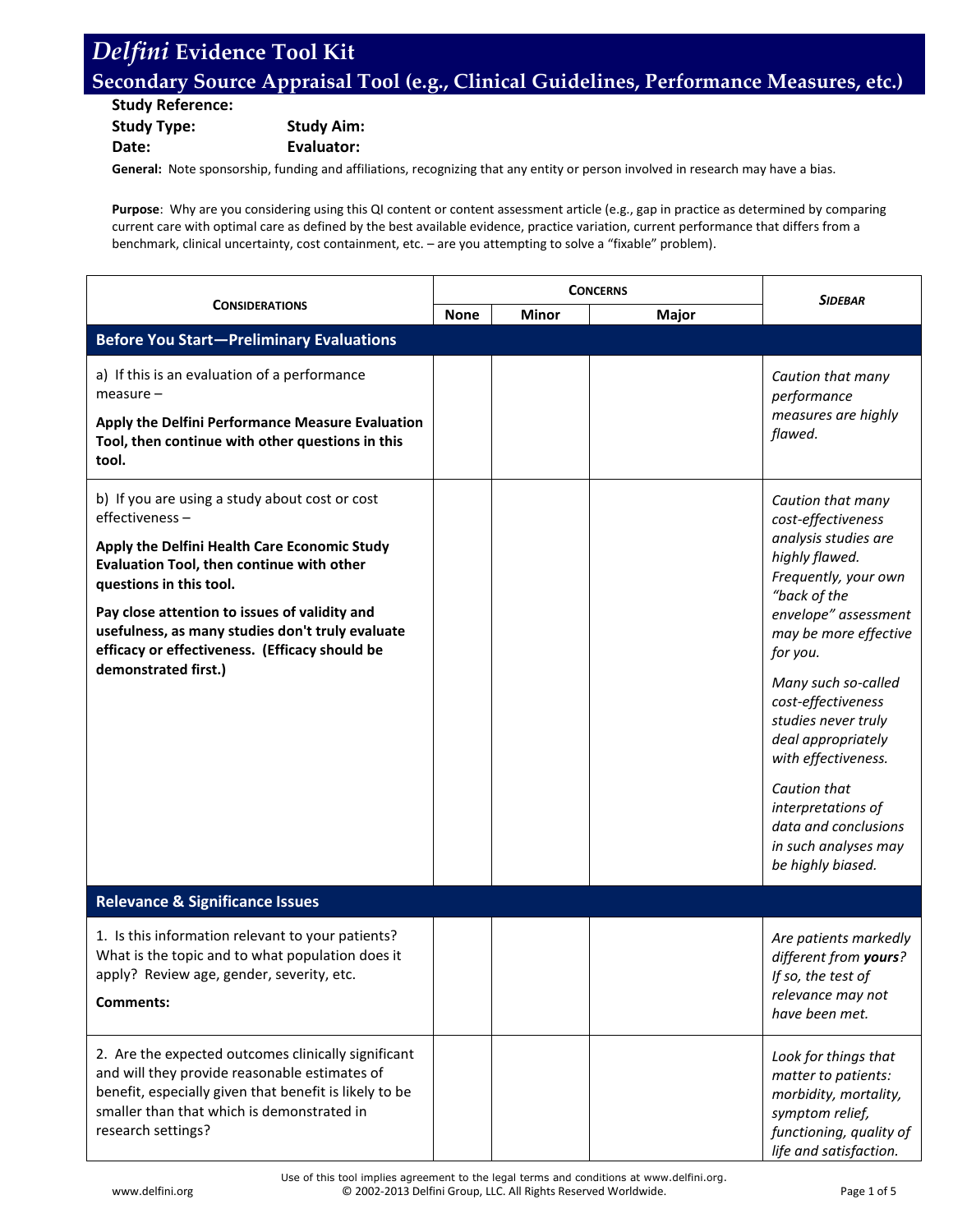### **Secondary Source Appraisal Tool (e.g., Clinical Guidelines, Performance Measures, etc.)**

#### **Study Reference:**

**Study Type: Study Aim: Date: Evaluator:**

| <b>CONSIDERATIONS</b>                                                                                                                                                                                                                                                                                                                                                                                                                                                                                                                                                                                                                                                                                                                                                                                                  | <b>CONCERNS</b> |              |       | <b>SIDEBAR</b>                                                                                                                                                                                                                                                                                                                       |
|------------------------------------------------------------------------------------------------------------------------------------------------------------------------------------------------------------------------------------------------------------------------------------------------------------------------------------------------------------------------------------------------------------------------------------------------------------------------------------------------------------------------------------------------------------------------------------------------------------------------------------------------------------------------------------------------------------------------------------------------------------------------------------------------------------------------|-----------------|--------------|-------|--------------------------------------------------------------------------------------------------------------------------------------------------------------------------------------------------------------------------------------------------------------------------------------------------------------------------------------|
|                                                                                                                                                                                                                                                                                                                                                                                                                                                                                                                                                                                                                                                                                                                                                                                                                        | <b>None</b>     | <b>Minor</b> | Major |                                                                                                                                                                                                                                                                                                                                      |
| <b>Comments:</b>                                                                                                                                                                                                                                                                                                                                                                                                                                                                                                                                                                                                                                                                                                                                                                                                       |                 |              |       | Avoid proxy markers<br>if there is no proof of<br>meaningful benefit.                                                                                                                                                                                                                                                                |
| 3. How will the quality improvement project<br>impact outcomes in your setting?<br>Prevalence of risk factors/disease in your<br>Е<br>population<br><b>Health Status</b><br>Benefits / Harms / Risks/<br>✓<br>Uncertainties / Alternatives<br>compared to current practice<br>Patient perspectives & preferences:<br>Benefits, harms, risks, costs, uncertainties,<br>alternatives, satisfaction<br>Provider perspectives & preferences:<br>в<br>Satisfaction, acceptability and clinical<br>considerations (includes adherence issues,<br>potential for abuse, dependency issues,<br>tolerability, ease of use, abuse potential,<br>etc), likely appropriate application and<br>actionability (e.g., FDA approval,<br>affordability, external relevance,<br>circumstances of care, able to apply, tools<br>available) |                 |              |       | <b>IOM Framework</b><br>Considerations:<br>Care that is $-$<br>safe,<br>effective,<br>patient-centered,<br>timely,<br>efficient,<br>equitable.<br>When evaluating<br>organizational<br>impacts, mitigate the<br>"silo" effect of<br>department<br>budgeting by<br>considering cost and<br>benefit across the<br>entire organization. |
| Other triangulation issues: May include<br>٠<br>accreditation issues, clinician<br>dissatisfaction, community standards,<br>cost, ethical considerations, liability and<br>risk management issues, marketing, media<br>or press issues, medical community<br>impacts, medical-legal, patient<br>considerations (eg, convenience,<br>satisfaction, dissatisfaction, unmet need,<br>special populations, etc.), public relations,<br>purchasing issues, regulatory, research<br>realities (eg, likelihood that no evidence<br>will be able to answer clinical questions,<br>etc.), utilization (eg, impacts of provider<br>change including demand, do you have the<br>capacity to support this change, impact of<br>substitution, etc.), overall impact on the<br>health care organization.<br><b>Comments:</b>         |                 |              |       |                                                                                                                                                                                                                                                                                                                                      |

#### **Implementation Issues**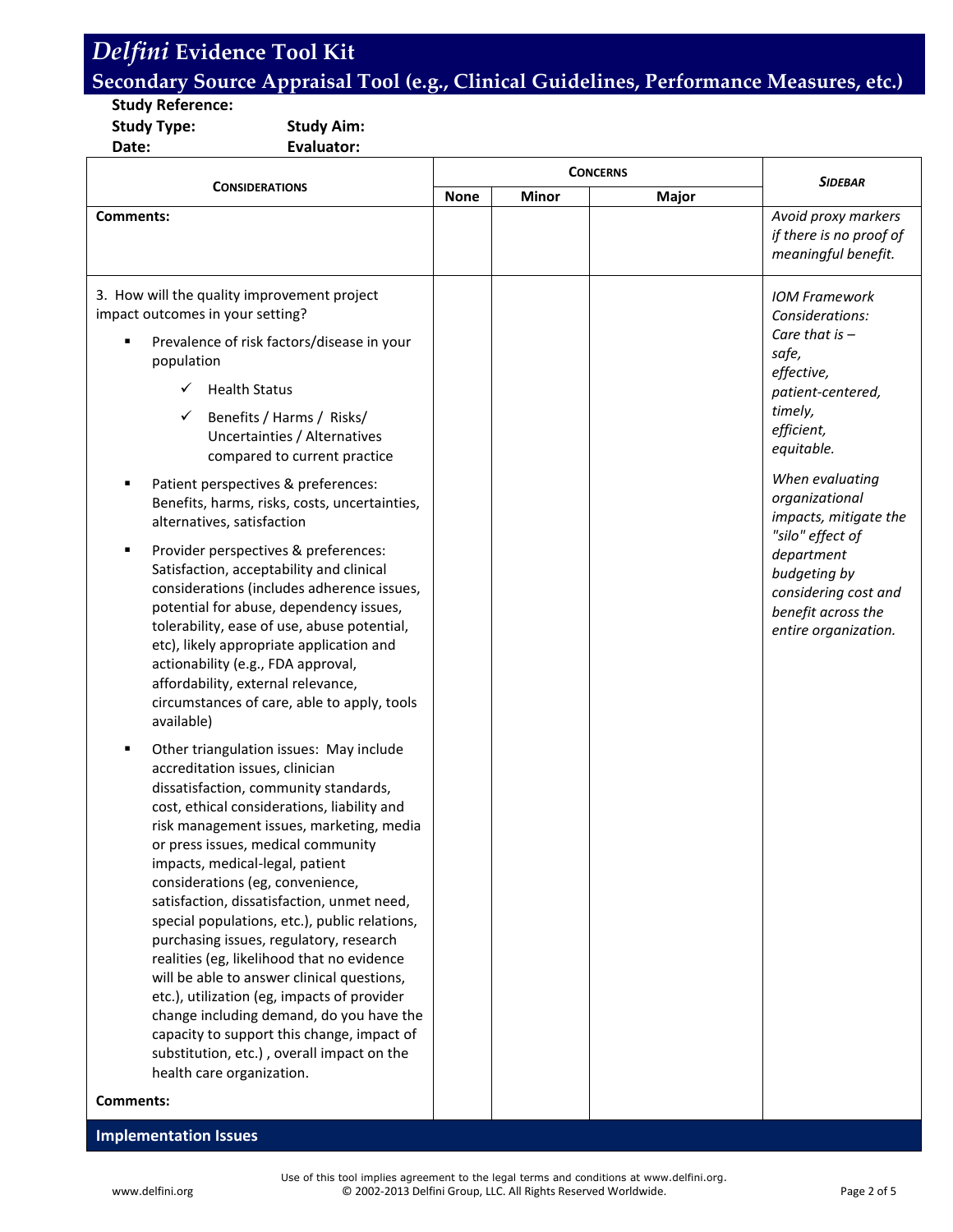### **Secondary Source Appraisal Tool (e.g., Clinical Guidelines, Performance Measures, etc.)**

#### **Study Reference:**

**Study Type: Study Aim:**

**Date: Evaluator:**

|                                                                                                                                                                                                             |             | <b>CONCERNS</b> | SIDEBAR |                                                                                                                                     |
|-------------------------------------------------------------------------------------------------------------------------------------------------------------------------------------------------------------|-------------|-----------------|---------|-------------------------------------------------------------------------------------------------------------------------------------|
| <b>CONSIDERATIONS</b>                                                                                                                                                                                       | <b>None</b> | <b>Minor</b>    | Major   |                                                                                                                                     |
| 4. Can this improvement be implemented in your<br>setting and is it likely to succeed?                                                                                                                      |             |                 |         |                                                                                                                                     |
| Can your setting accommodate this<br>٠<br>change (e.g., resources, equipment,<br>locations, tools, systems, staff, etc.)?                                                                                   |             |                 |         |                                                                                                                                     |
| Will you have needed buy-in and support<br>٠<br>(e.g., organization leaders, opinion<br>leaders, clinical staff, patients, etc.)                                                                            |             |                 |         |                                                                                                                                     |
| Are the recommendations specific and<br>٠<br>action-oriented (e.g., does the document<br>specify which tests to order, dosages of<br>medications, etc.)?                                                    |             |                 |         |                                                                                                                                     |
| <b>Comments:</b>                                                                                                                                                                                            |             |                 |         |                                                                                                                                     |
| 5. Will you be able to measure the effect of<br>implementation?                                                                                                                                             |             |                 |         | Measurement is<br>important to<br>determine whether                                                                                 |
| <b>Comments:</b>                                                                                                                                                                                            |             |                 |         | the improvement is<br>actually being used.<br>It is also important for<br>planning further<br>improvements                          |
| <b>Validity Issues</b>                                                                                                                                                                                      |             |                 |         |                                                                                                                                     |
| 6. How current is this document?<br>Comments:                                                                                                                                                               |             |                 |         | QI projects should be<br>reviewed at least<br>every two years and<br>kept current in the<br>event of major new<br>information.      |
| 7. Is the development process adequately<br>described and transparent, e.g., Evidence-based,<br>Consensus, Variation, Benchmarking, No<br>Description)?                                                     |             |                 |         |                                                                                                                                     |
| Comments: [example]: key clinical questions were<br>clear.                                                                                                                                                  |             |                 |         |                                                                                                                                     |
| 8. Who developed the improvement? Were<br>epidemiologic and clinical perspectives used to<br>develop the improvement? Were other disciplines<br>and perspectives represented as needed?<br><b>Comments:</b> |             |                 |         | Sponsors and<br>developers may bring<br>a biased perspective.<br>Lack of sponsor<br>information may be<br>of concern.<br>A rigorous |
|                                                                                                                                                                                                             |             |                 |         | development process<br>can help mitigate                                                                                            |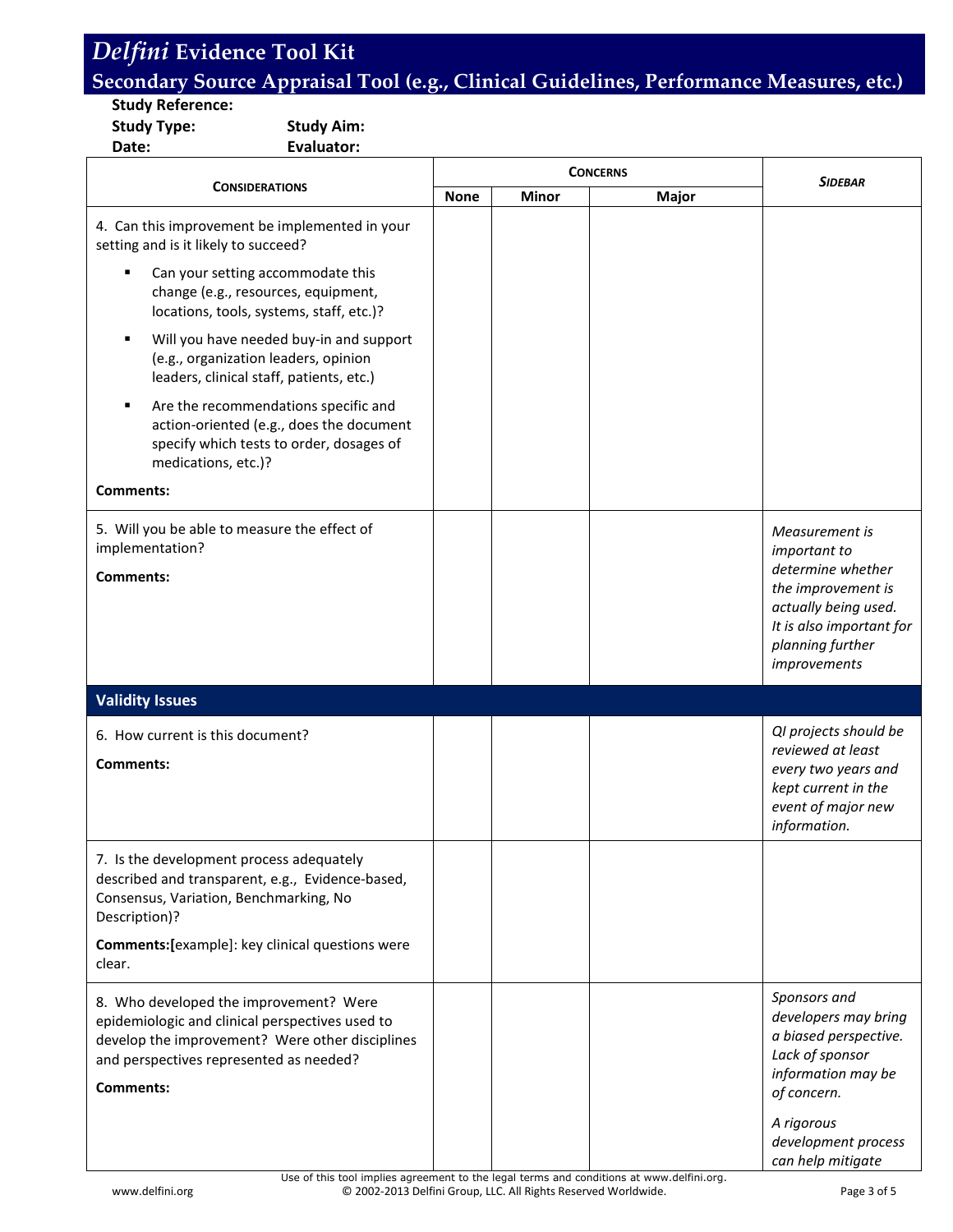### **Secondary Source Appraisal Tool (e.g., Clinical Guidelines, Performance Measures, etc.)**

#### **Study Reference:**

**Study Type: Study Aim:**

**Date: Evaluator:**

|                                                                                                                                                                                                                                                                                                                                                                                                                                                                                                                                                                                                                                                                                                                                                                                                                                                |             |              | <b>CONCERNS</b> | <b>SIDEBAR</b>                                                                                                                    |
|------------------------------------------------------------------------------------------------------------------------------------------------------------------------------------------------------------------------------------------------------------------------------------------------------------------------------------------------------------------------------------------------------------------------------------------------------------------------------------------------------------------------------------------------------------------------------------------------------------------------------------------------------------------------------------------------------------------------------------------------------------------------------------------------------------------------------------------------|-------------|--------------|-----------------|-----------------------------------------------------------------------------------------------------------------------------------|
| <b>CONSIDERATIONS</b>                                                                                                                                                                                                                                                                                                                                                                                                                                                                                                                                                                                                                                                                                                                                                                                                                          | <b>None</b> | <b>Minor</b> | Major           |                                                                                                                                   |
|                                                                                                                                                                                                                                                                                                                                                                                                                                                                                                                                                                                                                                                                                                                                                                                                                                                |             |              |                 | bias. At a minimum<br>development should<br>involve clinical and<br>epidemiologic<br>expertise.                                   |
| 9. Does the document provide the strength of<br>evidence upon which the<br>recommendations/options are based?<br>Key clinical questions<br>٠<br>Search strategy<br>٠<br>Selecting and evaluating articles<br>п<br>Grades/levels of evidence<br>$\checkmark$<br>Methods of each study (design,<br>$\checkmark$<br>conduct, analysis, conclusions)<br>Methods for ensuring validity and<br>$\checkmark$<br>usefulness of information used.<br>(Note: it is recommended to audit<br>the quality of the appraised<br>information by selecting, from<br>the included studies, a study<br>considered to be of the highest<br>quality and one of the lowest and<br>performing a critical appraisal as<br>double-check.)<br>Synthesis of the evidence<br><b>Comments:</b> (e.g., on the assessment of evidence<br>and the strength of recommendations) |             |              |                 | Does the<br>improvement meet<br>tests for scientific<br>relevance and<br>validity? Is the<br>evidence used the<br>best available? |
| <b>Decision Support Issues</b>                                                                                                                                                                                                                                                                                                                                                                                                                                                                                                                                                                                                                                                                                                                                                                                                                 |             |              |                 |                                                                                                                                   |
| 10. Do the key messages meet our patients'<br>needs?                                                                                                                                                                                                                                                                                                                                                                                                                                                                                                                                                                                                                                                                                                                                                                                           |             |              |                 |                                                                                                                                   |
| 11. Are the important recommendations/options<br>(with benefits, risks, uncertainties, alternatives,<br>costs of each choice) provided?<br>Morbidity<br>٠<br>Mortality<br>Symptom relief<br>Emotional/physical functioning<br>Health-related quality of life                                                                                                                                                                                                                                                                                                                                                                                                                                                                                                                                                                                   |             |              |                 |                                                                                                                                   |
| 12. Choice: Does the improvement accommodate<br>differing patient values and preferences?                                                                                                                                                                                                                                                                                                                                                                                                                                                                                                                                                                                                                                                                                                                                                      |             |              |                 |                                                                                                                                   |